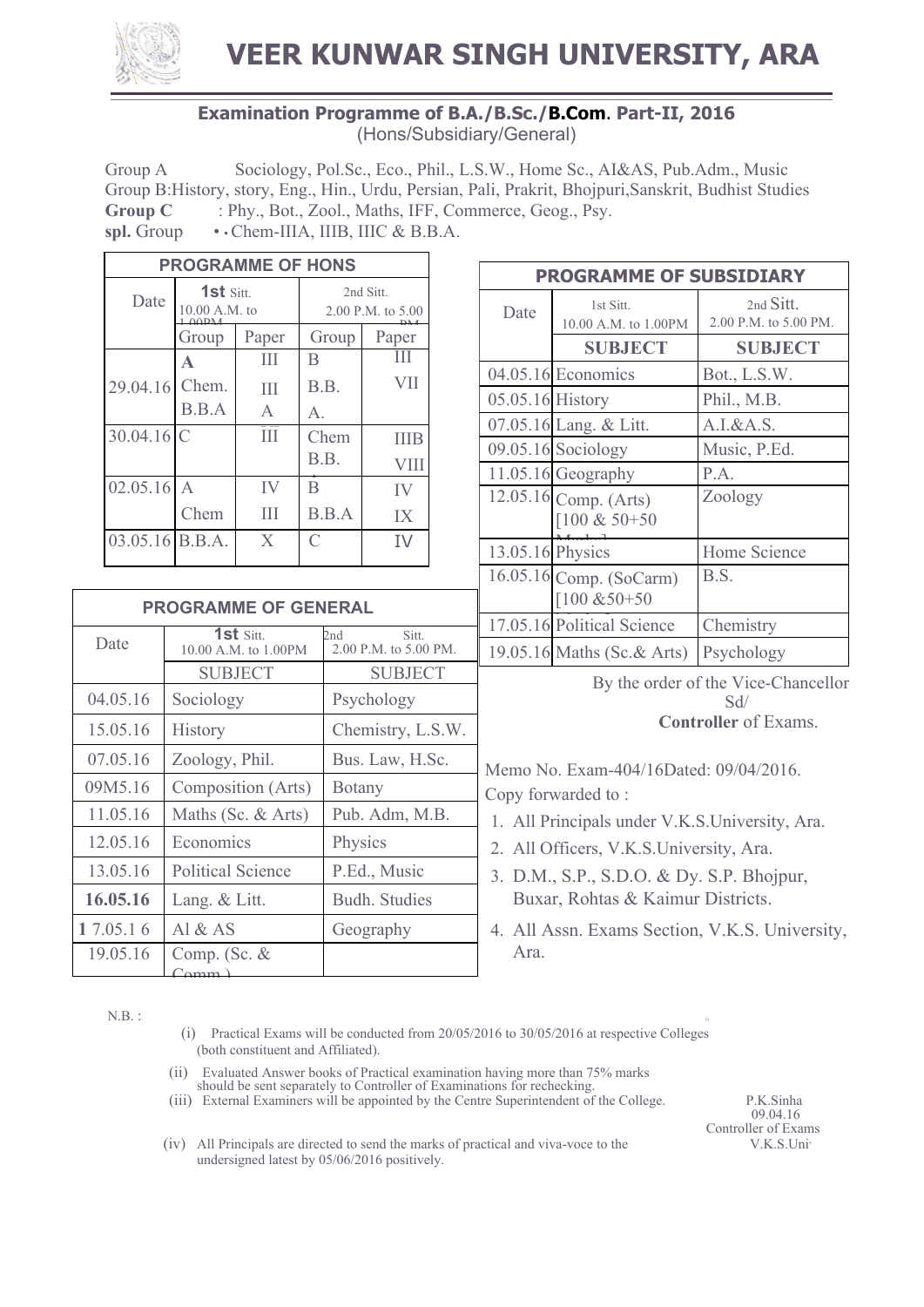(v) Centre Superintendent of Exams are directed to send attendance sheets and rollsheets positively to the undersigned by 25/05/2016.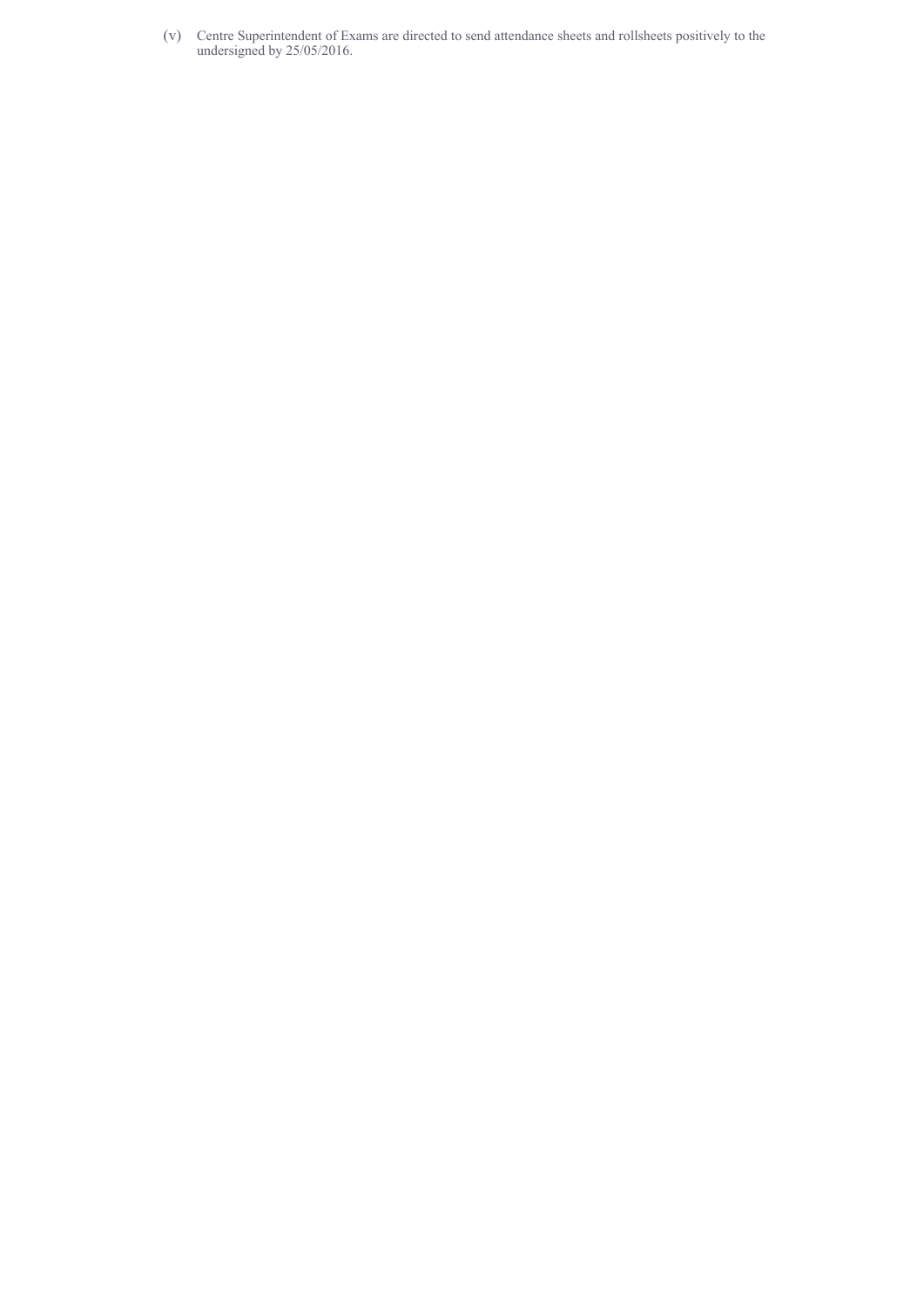## **VEER KUNWAR SINGH UNIVERSITY, ARA**

List of Examination Centres for Degree Part - II Hons. & General Exams., 2016

| SI.No.         | Name of Examination Centre      | Strength as on | <b>Attached College/Colleges</b>                                             |
|----------------|---------------------------------|----------------|------------------------------------------------------------------------------|
| $\mathbf{1}$   | H.D. Jain College, Ara          |                | Maharaja College, Ara                                                        |
| 2              | Maharaja College, Ara           |                | 1. J.J. College, Ara                                                         |
|                |                                 |                | 2. Jan Sahkari Degree College, Barap-Garahani                                |
| 3              | S.B. College, Ara               |                | H.D. Jain College, Ara.                                                      |
| $\overline{4}$ | J.J. College, Ara.              |                | Al Hafeez College, Ara                                                       |
| 5              | M.M. Mahila College, Ara.       |                | T.S.I. Mahila College, Ara.                                                  |
| 6              | T.S.I. Mahila College, Ara.     |                | M.M. Mahila College, Ara.                                                    |
| 7              | AI Hafeez College, Ara          |                | 1. Kunwar Singh College, Ara.                                                |
|                |                                 |                | 2. S.K.Singh College, Shahpur-Patti                                          |
| 8              | Kunwar Singh College, Ara       |                | 1. S.B. College, Ara.                                                        |
|                |                                 |                | 2. P.M.J. College, Ara.                                                      |
| 9              | B.S.S. College, Bachari-Piro    |                | 1. M.G. College, Lahrabad                                                    |
|                |                                 |                | 2. S.T.S.M. College, Panwari.                                                |
| 10             | M.G. College, Lahrabad          |                | B.S.S. College, Bachari (Piro)                                               |
| 11             | S.S.B.M. College, Jagdishpur    |                | 1. K.K. Mandal College, Jagdishpur.                                          |
|                |                                 |                | 2. M.M. College, Behiya                                                      |
| 12             | K.K. Mandal College, Jagdishpur |                | S.S.B.M. College, Jagdishpur                                                 |
| 13             | M.V. College, Buxar.            |                | P.C. College, Buxar                                                          |
| 14             | P.C. College, Buxar             |                | 1. Dr. K.K. Mandal Mahila College, Buxar.                                    |
|                |                                 |                | 2. L.B.T. College, Buxar                                                     |
| 15             | L.B.T. College, Buxar           |                | 1. M.V. College, Buxar                                                       |
|                |                                 |                | 2. K.N.S. College, Buxar                                                     |
| 16             | K.N.S. College, Buxar           |                | 1. H.N.S.B. Janta College, Dhansoi.                                          |
|                |                                 |                | 2. M.C. College, Chausa                                                      |
| 17             | D.K. College, Dumraon.          |                | 1. S.M. College, Dumraon.                                                    |
|                |                                 |                | 2. D.K.M. College, Dumari.                                                   |
| 18             | S.M. College, Dumraon.          |                | 1. D.K. College, Dumraon.                                                    |
|                |                                 |                | 2. D.S.S.V. College, Simari-Buxar                                            |
| 19             | S.V.P. College, Bhabua          |                | 1. R.S.D. College, Bhagwanpur.                                               |
|                |                                 |                | 2. S.S.S. Mahila College, Bhabua.                                            |
|                |                                 |                | 3. M.P. College, Mohania.                                                    |
| 20             | B.G. College, Bhabua            |                | M.D.R.P.D.M. College, Bhabua.                                                |
| 21             | M.D.R.P.D.M. College, Bhabua    |                | B.G. College, Bhabua.                                                        |
| 22             | S.S.S. Mahila College, Bhabua   |                | S.V.P. College, Bhabua                                                       |
| 23             | M.P. College, Mohania           |                | 1. G.B. College, Ramgarh.                                                    |
|                |                                 |                | 2. G.B.V.V. College, Ramgarh.                                                |
|                |                                 |                | 3. J.M. College, Sakari, Kudra.                                              |
| 24             | A.S. College, Bikramganj.       |                | 1. B.N. College, Indour.                                                     |
|                |                                 |                | 2. R.N.S. Sarvodaya College, Ganjbharsara.<br>3. Patel College, Ghusiakhurd. |
|                |                                 |                |                                                                              |
| 25             | I.T.S.M. College, Bikramganj    |                | 1. A.S. College, Bikramganj                                                  |
|                |                                 |                |                                                                              |
|                |                                 |                | 2. V.K.S. College, Dharupur                                                  |
| $\sim$         |                                 |                | 1. I.T.S.M. College, Bikramganj.                                             |
|                |                                 |                | 2. M.B.Y.L. Devi Mahila College, Bikramganj                                  |
|                |                                 |                | 3. V.K.S. College, Mednipur                                                  |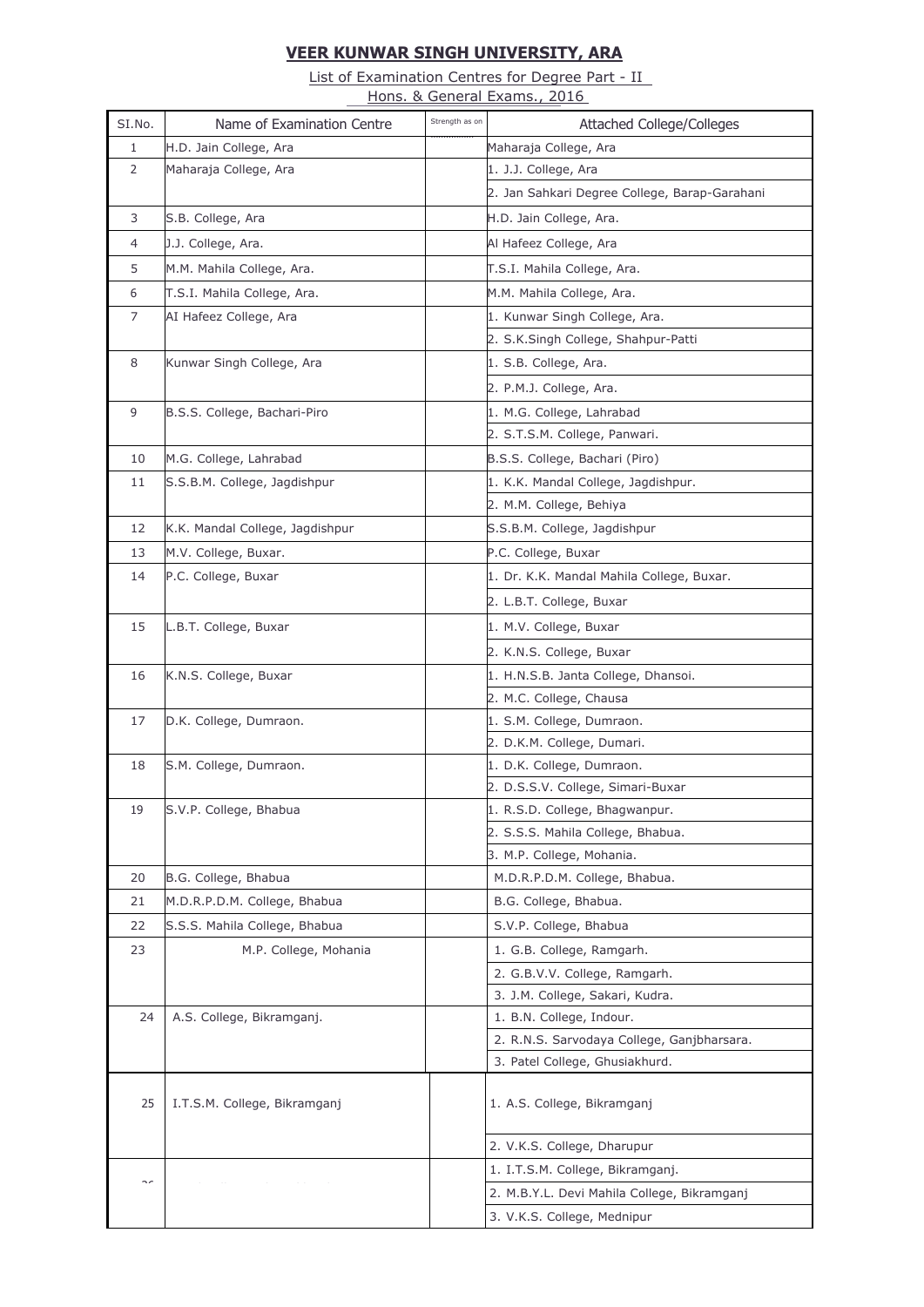| SI.No.                                | Name of Examination Centre                   | Strength as on | <b>Attached College/Colleges</b>                                |
|---------------------------------------|----------------------------------------------|----------------|-----------------------------------------------------------------|
| 27                                    | Sri Mauni Baba Yamuna Das Lakrajo            |                | 1. U.C.M. College, Udaipur.                                     |
|                                       | Dovi Mahila Collogo Bilvamaani               |                | 2. Principal B.P. Singh College, Simari.                        |
| 28                                    | S.P. Jain College, Sasaram                   |                | 1. Sri Shankar College, Sasaram.                                |
|                                       |                                              |                | 2. A.B.R. College, Sasaram.                                     |
| 29                                    | Sri Shankar College, Sasaram.                |                | 1. S.P. Jain College, Sasaram                                   |
|                                       |                                              |                | 2. M.P.B.M. College, Pilot-Nagar, Sasaram                       |
|                                       |                                              |                | 3. B.P.J.P.S.M. College, Rajpur                                 |
| 30                                    | Shershah College, Sasaram                    |                | 1. Rohtas Mahila College, Sasaram.                              |
|                                       |                                              |                | 2. I.D.B.P. Singh College, Garh Nokha.                          |
|                                       |                                              |                | 3. C.C.S. College, Rajpur                                       |
| 31                                    | Rohtas Mahila College, Sasaram.              |                | B.S. College, Hatta-Chenari                                     |
| 32                                    | S.S.T. College, Sasaram.                     |                | Shershah College, Sasaram.                                      |
| 33                                    | Rohtas Law College, Sasaram.                 |                | S.S.T. College, Sasaram                                         |
| 34                                    | J.L.N. College, Dehri-on-Sone.               |                | 1. Mahila College, Dalmianagar                                  |
|                                       |                                              |                | 2. L.P.Y. College, Akorhi-Gola                                  |
|                                       |                                              |                | 3. B.G.N. College, Jamuhar                                      |
|                                       |                                              |                | 4. J.J. College, Dehri-on-Sone.                                 |
| 35                                    | Mahila College, Dalmianagar.                 |                | 1. R.K.S. College, Dalmianagar.                                 |
|                                       |                                              |                | 2. R.S. College, Tilauthu                                       |
| 36                                    | R.K.S. College, Dalmianagar.                 |                | 1. J.L.N. College, Dehri-on-Sone.                               |
|                                       |                                              |                | 2. B.R.D. College, Dehri On Sone                                |
|                                       |                                              |                | 3. S.S. Yadav College, Indrihan                                 |
| 37                                    | R.M. Devi C.D. Rai College, Nowan-<br>Kochac |                | 1. G.N. Mishra College, Parsathua.                              |
|                                       |                                              |                | 2. S.S. College, Dinara                                         |
| 38                                    | G.N. Mishra College, Parsathua.              |                | S.N. College, Shahmal Khairadeo                                 |
| 39                                    | S.N. College, Shahmal Khairadeo              |                | R.M. Devi C.D. Rai College, Nowan-Kochas.                       |
| Degree Part - II General Exams., 2016 |                                              |                |                                                                 |
| 1                                     | Al Hafeez College, Ara                       |                | All Colleges of Bhojpur Distt.                                  |
| $\overline{2}$                        | L.B.T. College, Buxar                        |                | All Colleges of Buxar Distt.                                    |
| 3                                     | M.D.R.P.D.M. College, Bhabua                 |                | All Colleges of Kaimur Distt.                                   |
| 4                                     | S.S.T. College, Sasaram.                     |                | All College of Rohtas Distt.<br>By order of the Vice-Chancellor |

Controller of Exams. Dated 09/04/2016.